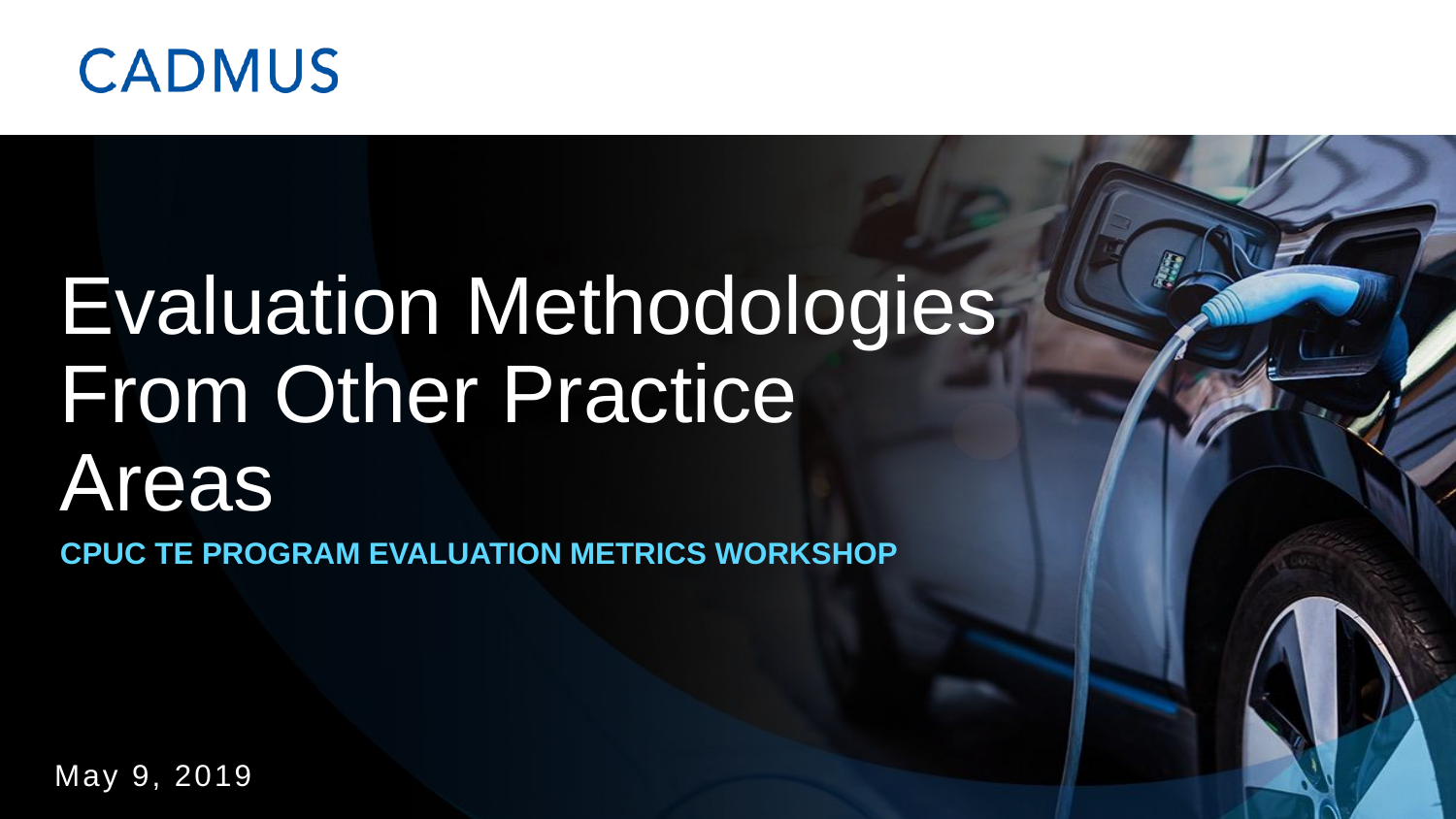### Introducing Cadmus's EM&V

Exceed expectations. Challenge and reward our team. Grow and prosper. Make a difference.

**Since** Employee-owned social good 1983 consultancy

## 33 years of

helping our clients address complex challenges in a highly collaborative environment



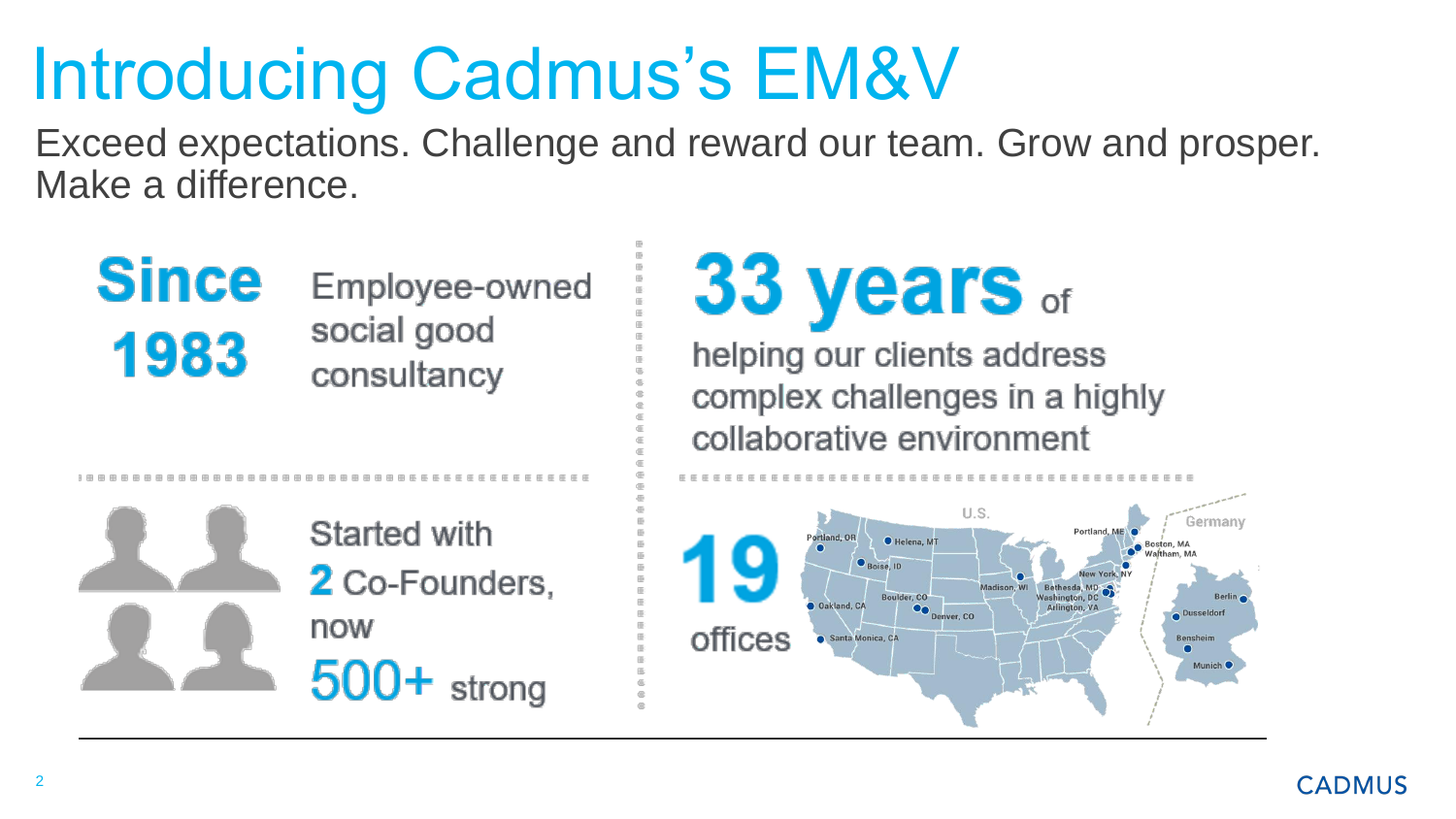

- **Evaluation Philosophy**
- Evaluation Tools
- Transportation Electrification: Evaluation Opportunities and **Challenges**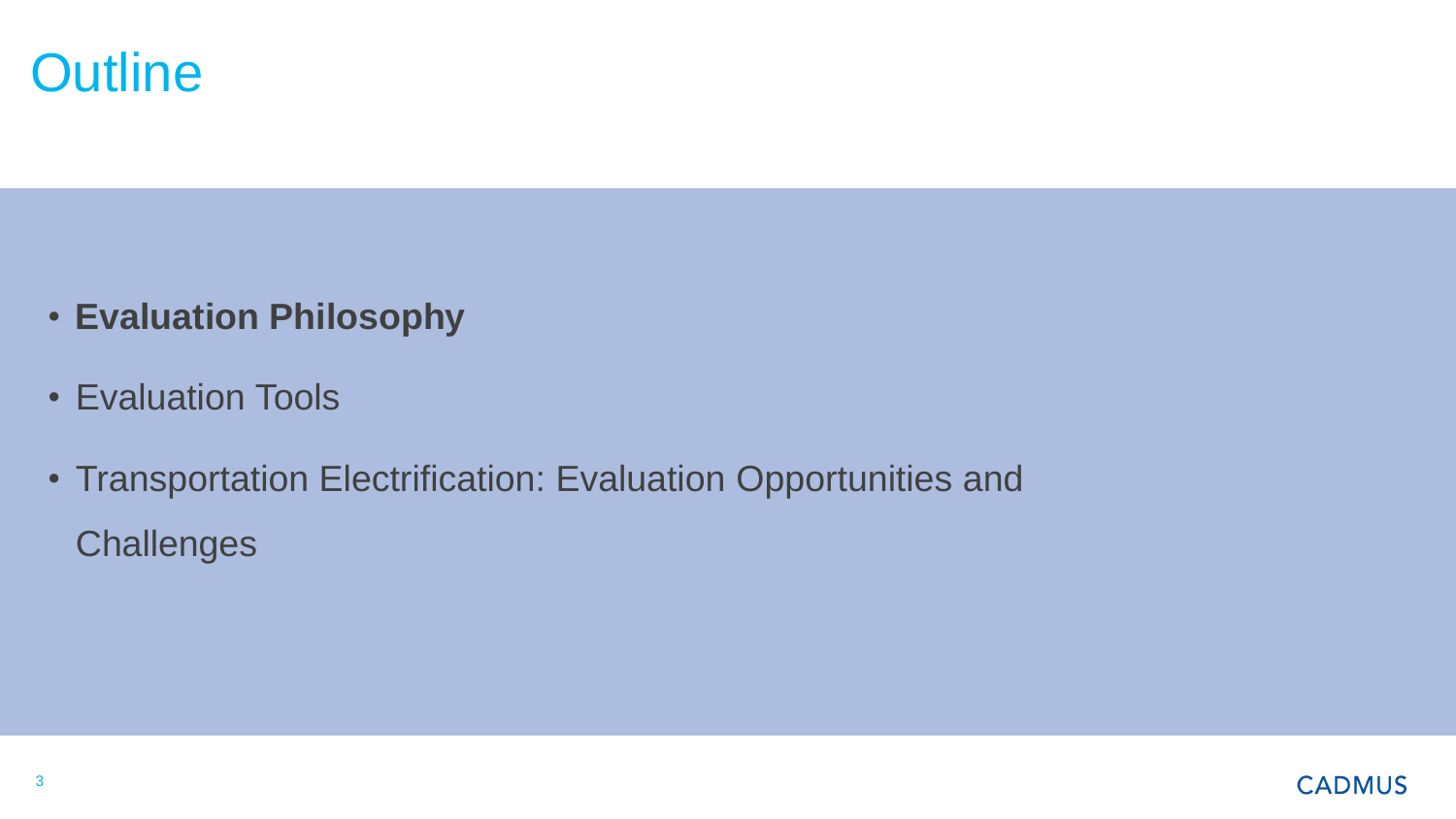### EM&V definitions

Evaluation, measurement, and verification (EM&V)

الماليان الماليان المشاري المشاري المشاري المشاري المشاري المشاري المشاري المشاري المشاري المشاري المشاري المشاري المشاري المشاري والمشاري والمشاري

Evaluation is at the program & portfolio levels

Measurement is at the project level

Verification is at the project level

Both M and V are often components of E!

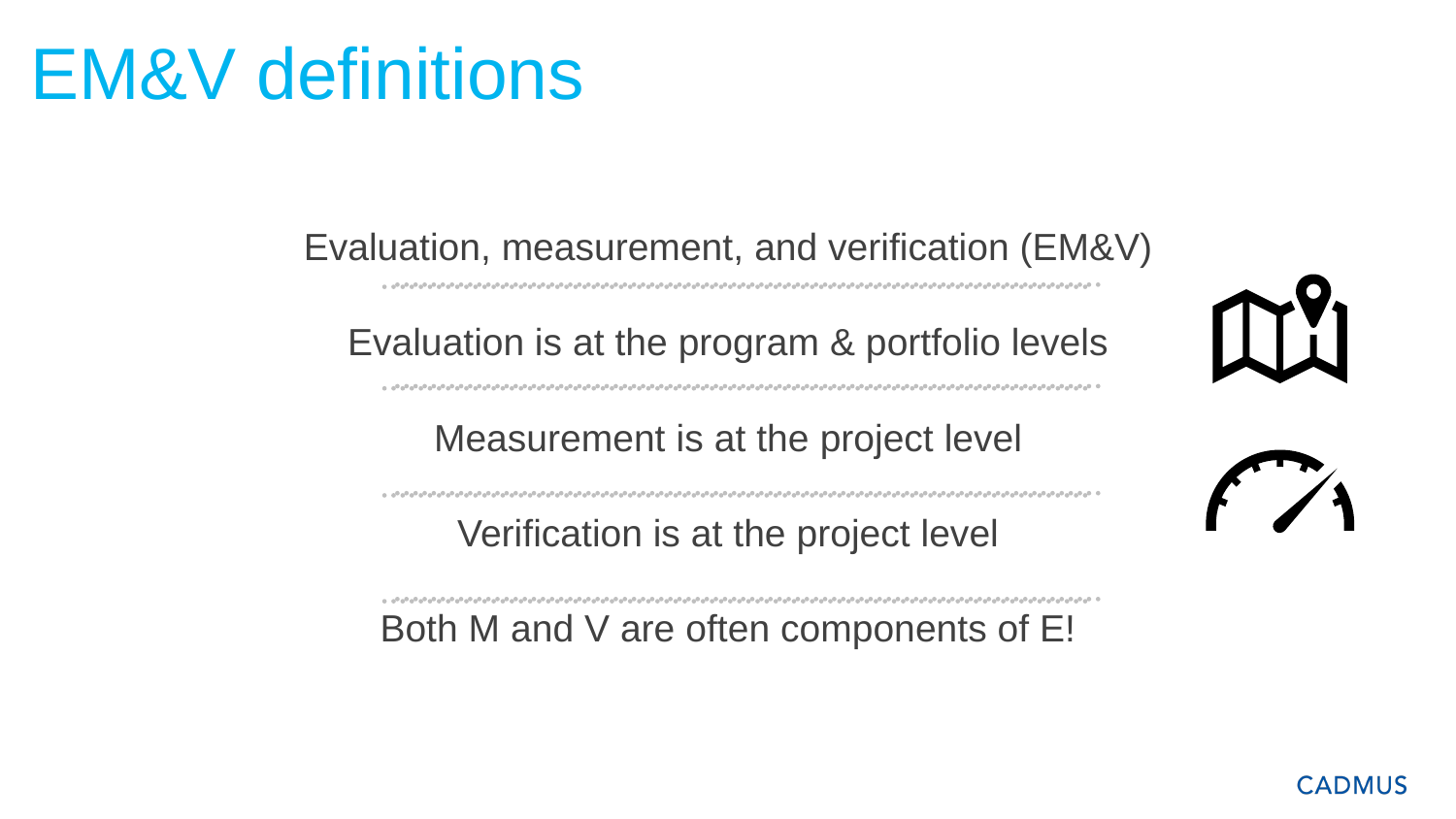



**CADMUS**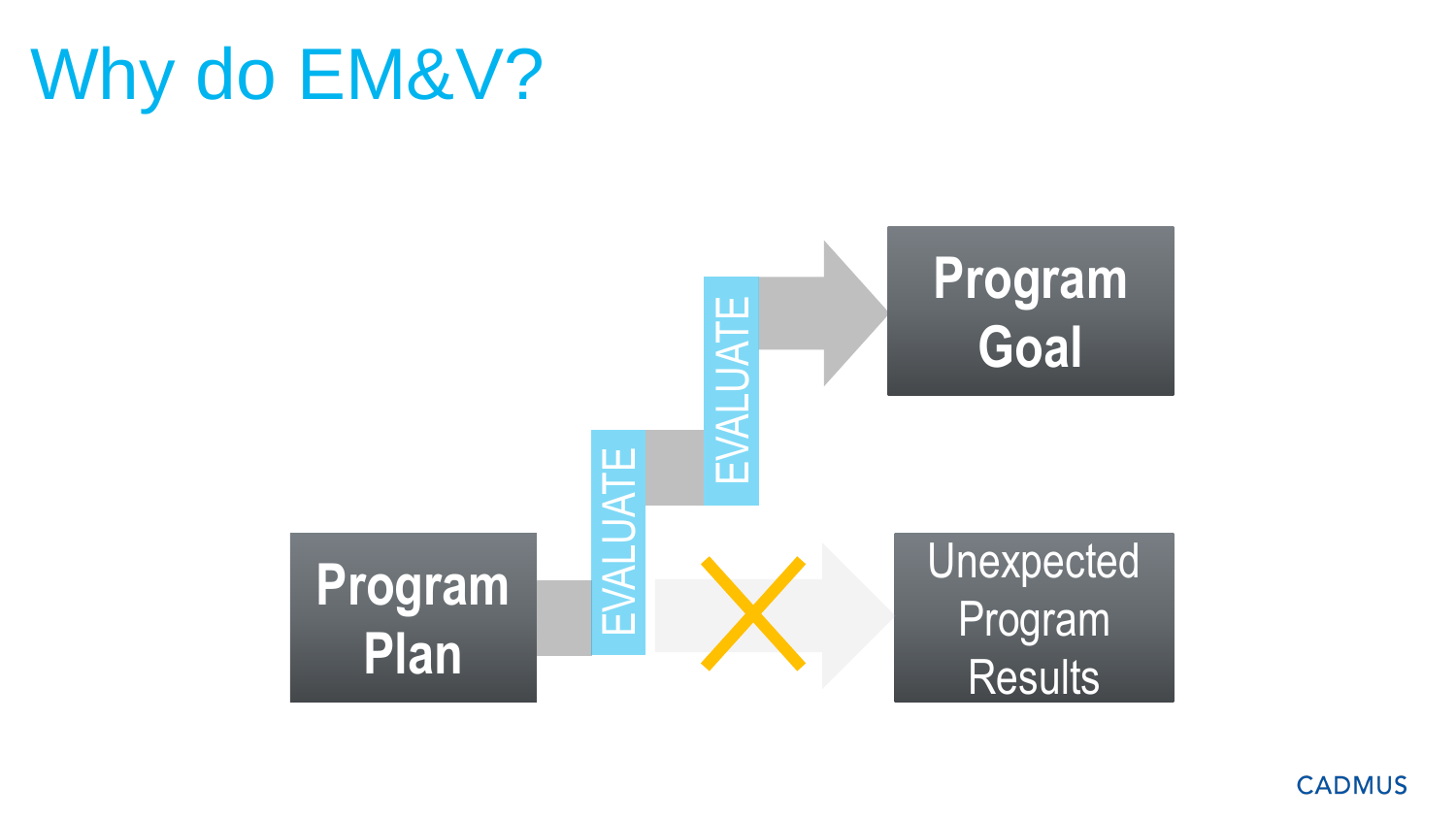### Evaluation types

All require solid researchable questions as the foundation

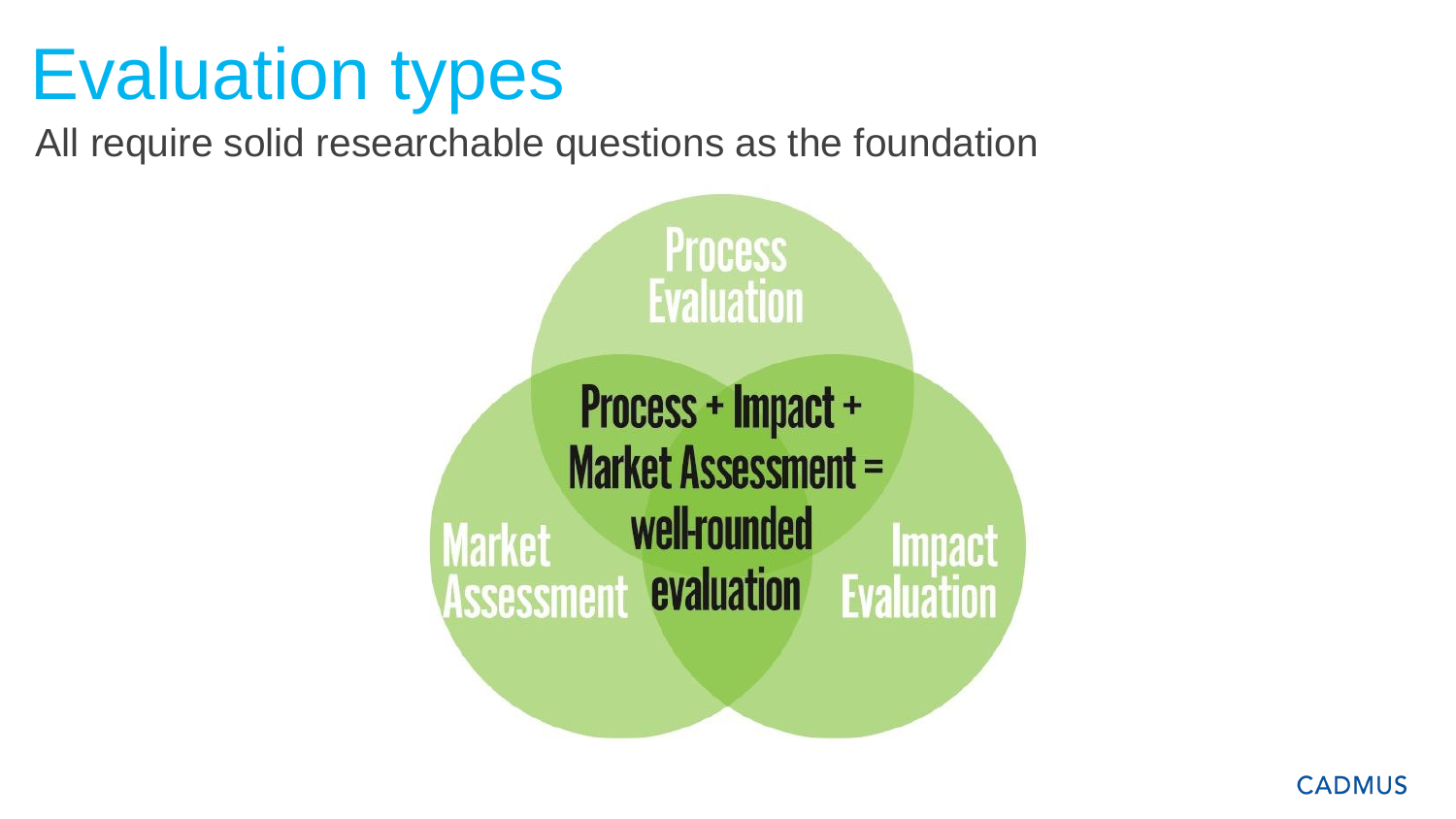

- Evaluation Philosophy
- **Evaluation Tools**
- Transportation Electrification: Evaluation Opportunities and **Challenges**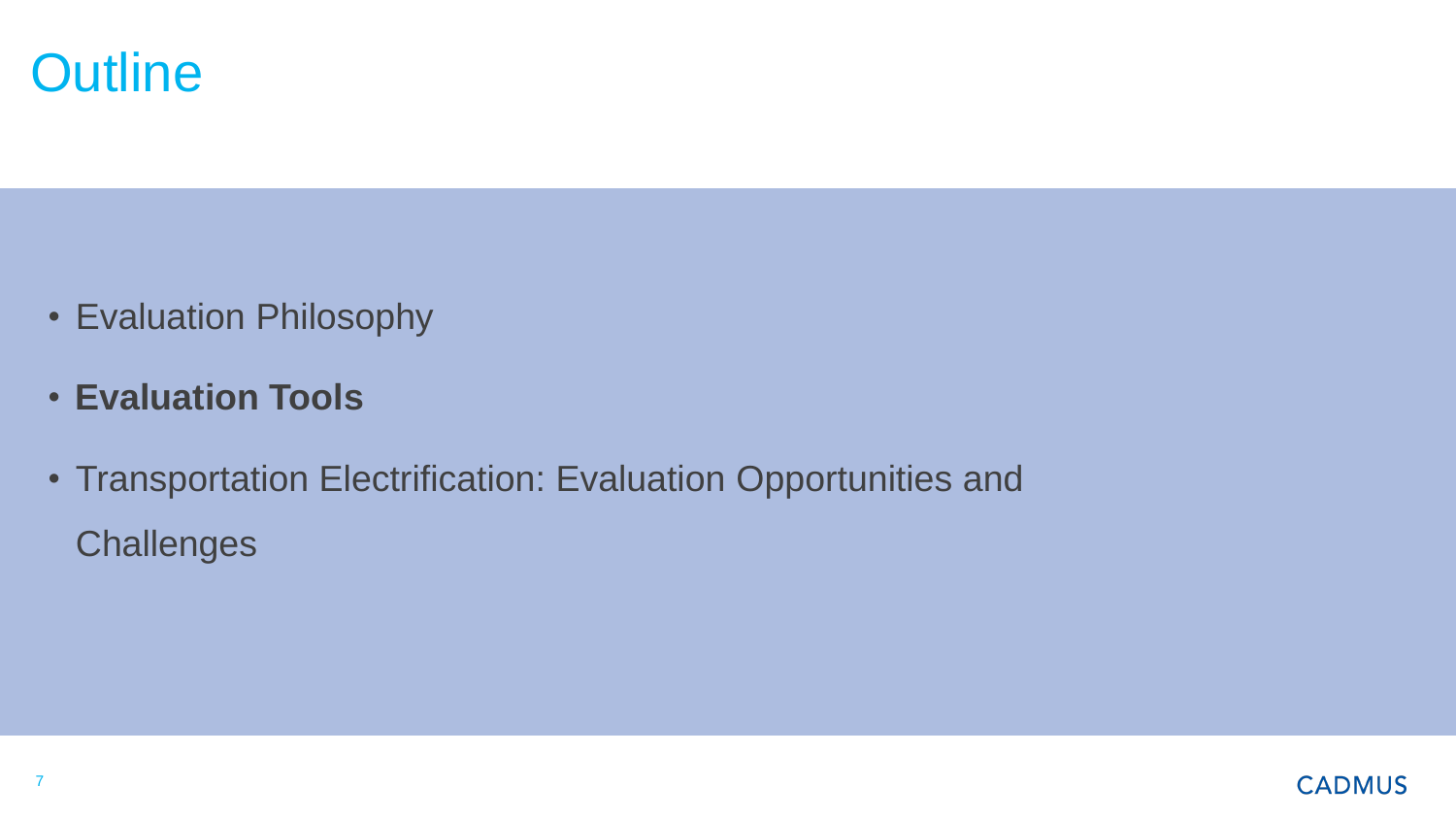### Example tools of the trade

### Not a comprehensive list

#### Process Evaluation

- Documentation review
- Pipeline and processing review
- Risk/opportunity analysis
- IDIs (administrator, implementor, stakeholder, etc)
- Customer surveys and intercept surveys
- Stakeholder engagement
- Focus groups

#### Impact Evaluation

- Verification
- Regression
- Billing analysis
- Difference-indifferences
- Sampling techniques
- RCTs
- Propensity score matching
- Random encouragement
- Random recruit deny/delay
- Site visits

#### Market Assessment

- Market data analysis
- GIS analysis
- IDIs with market actors
- Delphi panels
- Customer segmentation
- Choice-based conjoint analysis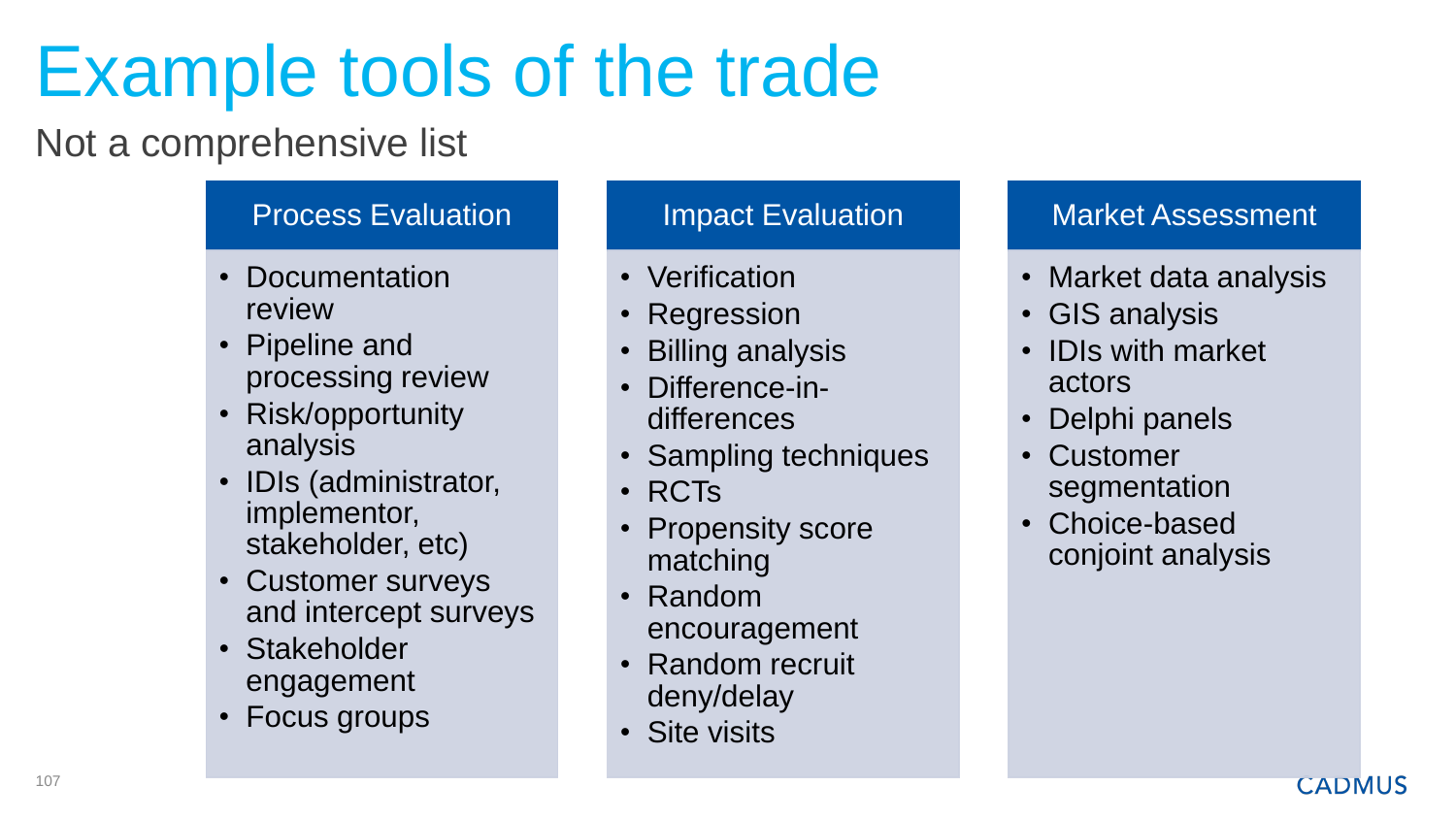

#### Interview key players in the program

Utility staff

Program managers and staff

Market actors (e.g., dealers, EVSPs, contractors)

Participating customers

Other stakeholders

#### Are there others who could give insight to the program?

Nonparticipating dealers

Nonparticipating customers

Program managers from other utilities with similar programs

Industry experts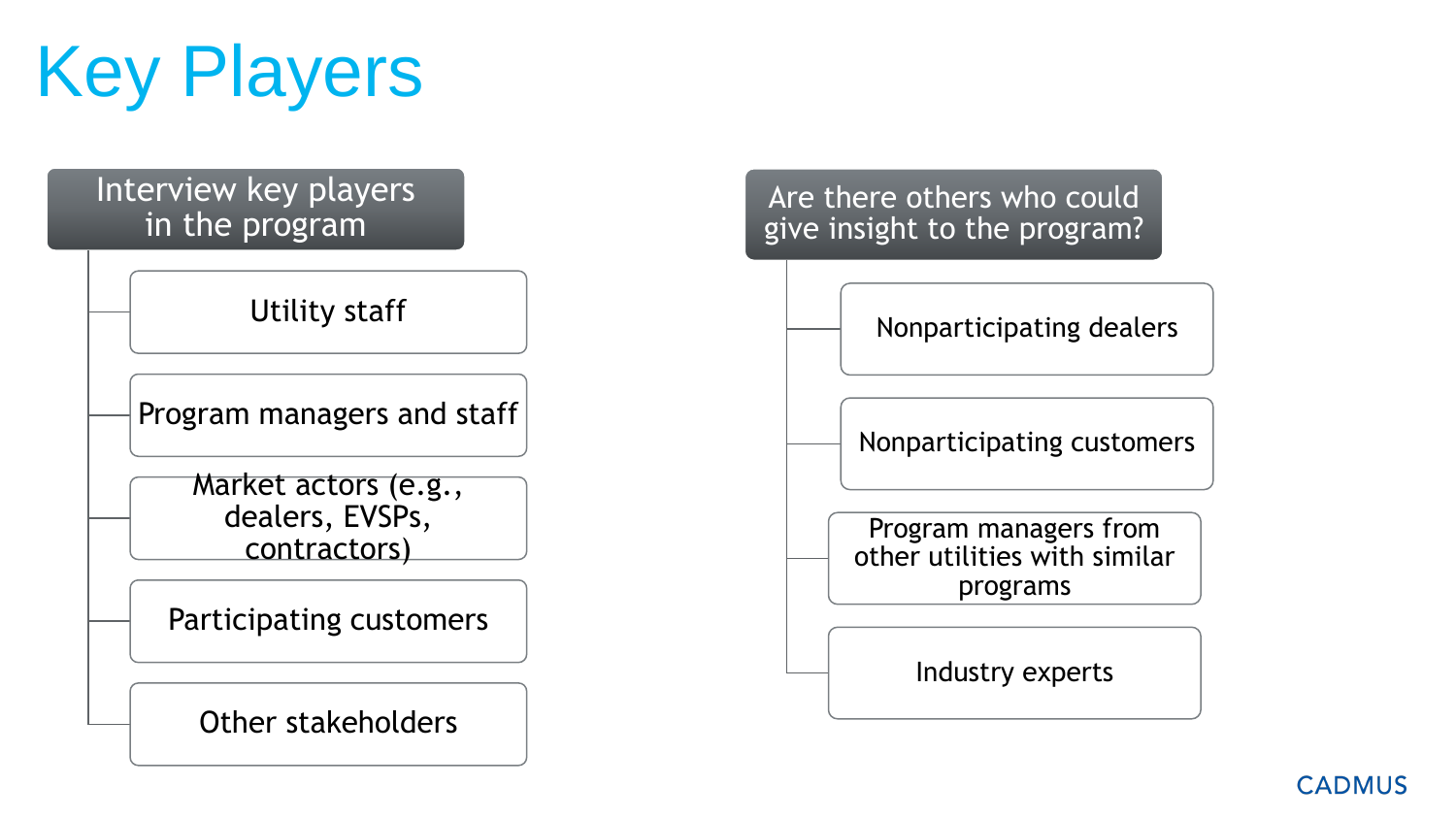### Application: Dealership (assess market lift)

### **LED Sales Lift Analysis**

- Uses comprehensive data on program bulb sales before, during and after event (obtained from retailers)
- Analysis by type of bulb
- Compare actual sales during event to likely sales during same period with no event



**CADMUS** 

#### **EXAMPLE of Sales Lift Analysis**

### **How would it apply at a dealership?**

- Vehicle purchases subject to additional seasonal patterns
- Cars are much more differentiated
- Difference in differences with comparable dealerships?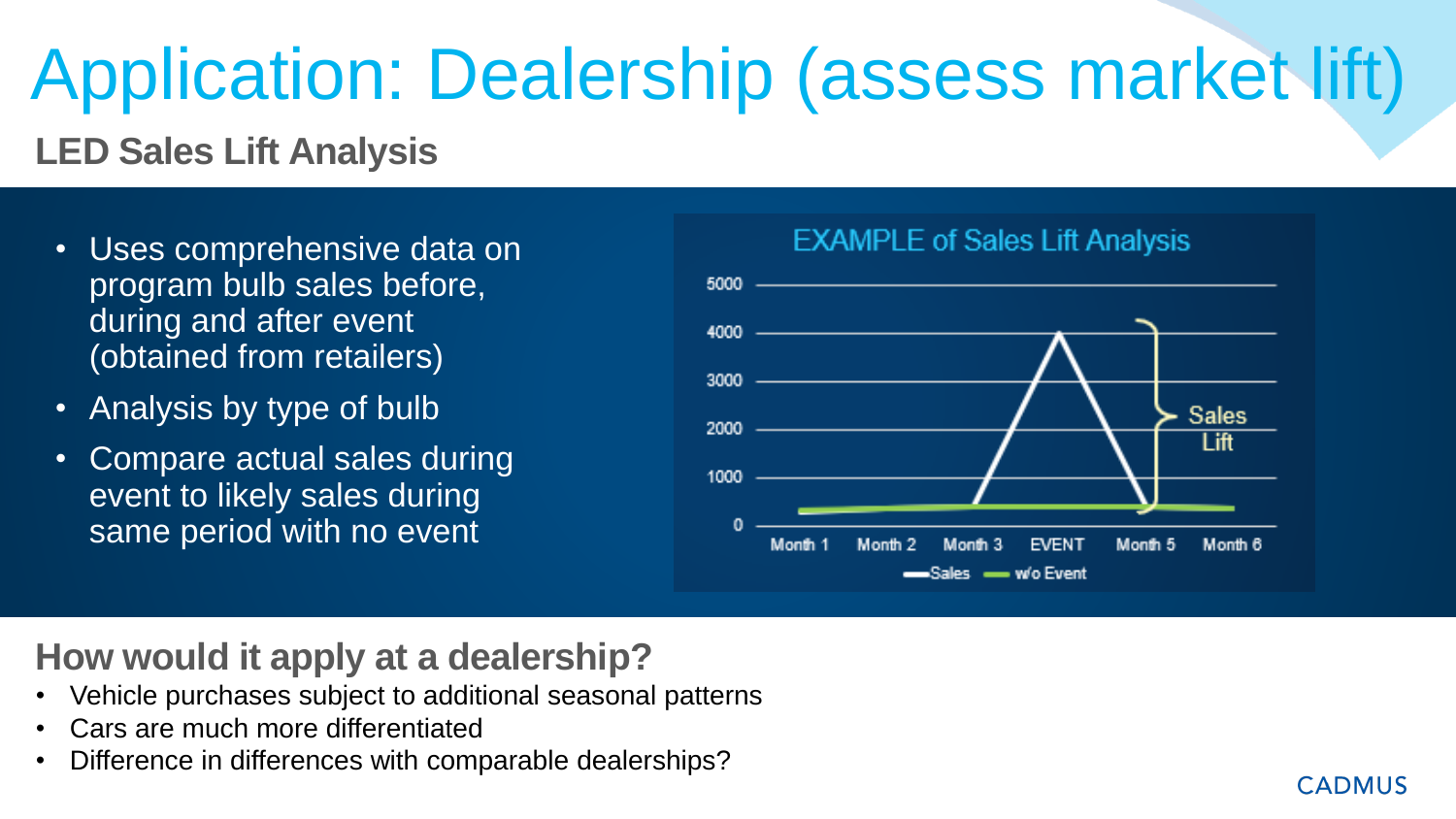### Application: Public Charging (capture data on mobile participants)

Intercept surveys where "participants" or "users" not tracked

#### **Traditional Evaluation**

- Often done for midstream retail programs
- To gather critical data not available through other means for evaluation
	- Baseline equipment (e.g. bulb) being replaced
	- **Leakage**
	- Early replacement of old equipment

### **Transportation Electrification**

- Could be applied at any public charging location
	- Understand the site are people waiting there? Are there peak periods?
	- Is the EVSP able to facilitate online methods or is intercept the only option?
- To gather data on how important this charging location is for user – access to charging elsewhere (home, work), whether the user would otherwise frequent this location, their satisfaction, etc

### **Common needs:**

- Should be short (5-6 questions)
- Requires approval from retailer (or site host)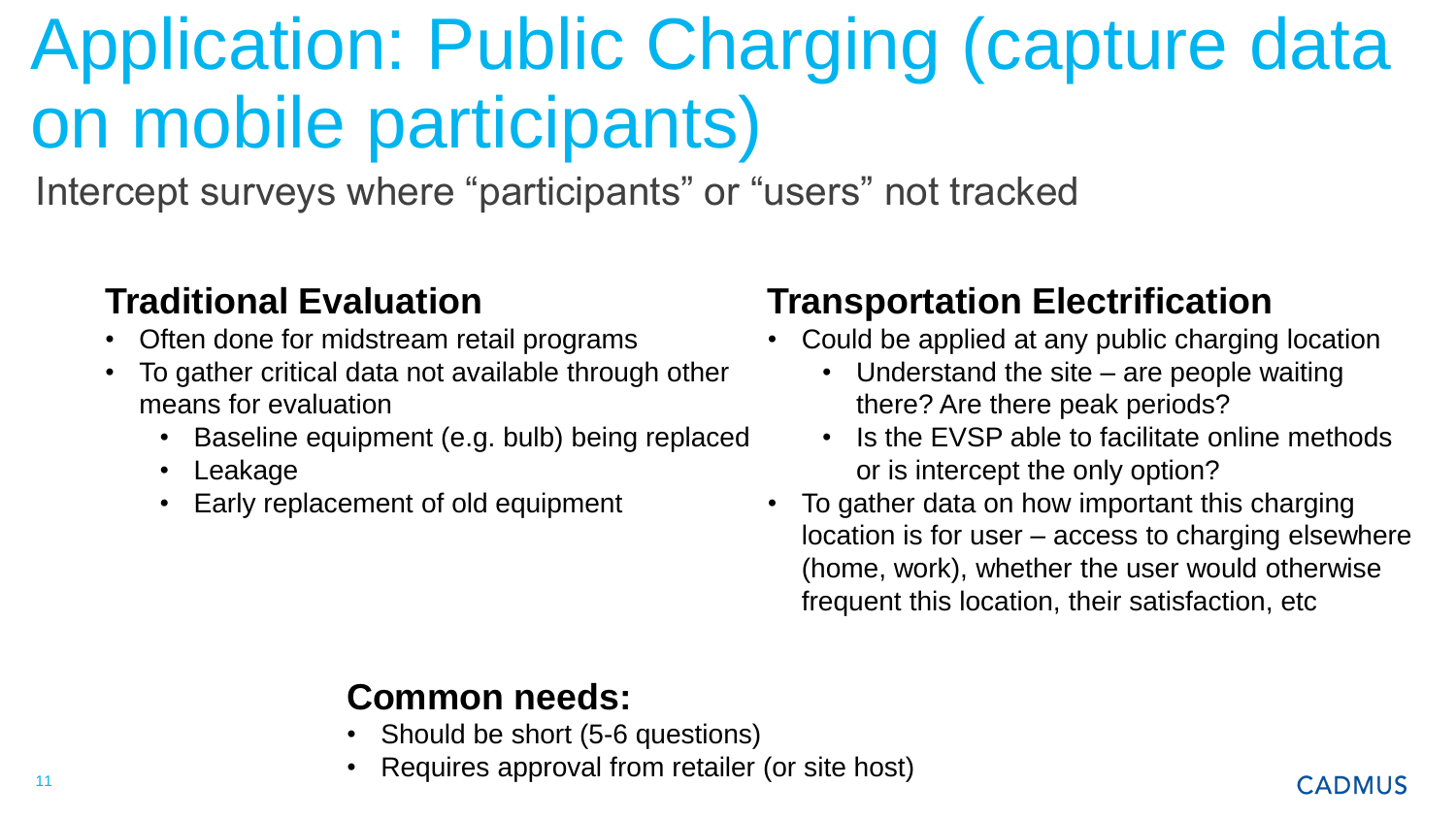### Application: Workplace or public charging (inform design)

Survey Sampling & Respondent **Characteristics** 

- Own or lease an EV
- Utility customer
- Employed, does not work from home
- Does not work in market research

#### EV Owners (n=271) Prospective EV Owners (n=411)

- Interested in purchasing or leasing an EV within 2 years
- Utility customer
- Employed, does not work from home
- Does not work in market research

|               |    |     | Avg. Age SF Dwelling Income >\$100k Bachelor's + |     |
|---------------|----|-----|--------------------------------------------------|-----|
| EV Owners     | 46 | 84% | 66%                                              | 80% |
| Non-EV Owners | 46 | 91% | 51%                                              | 66% |

#### **CADMUS**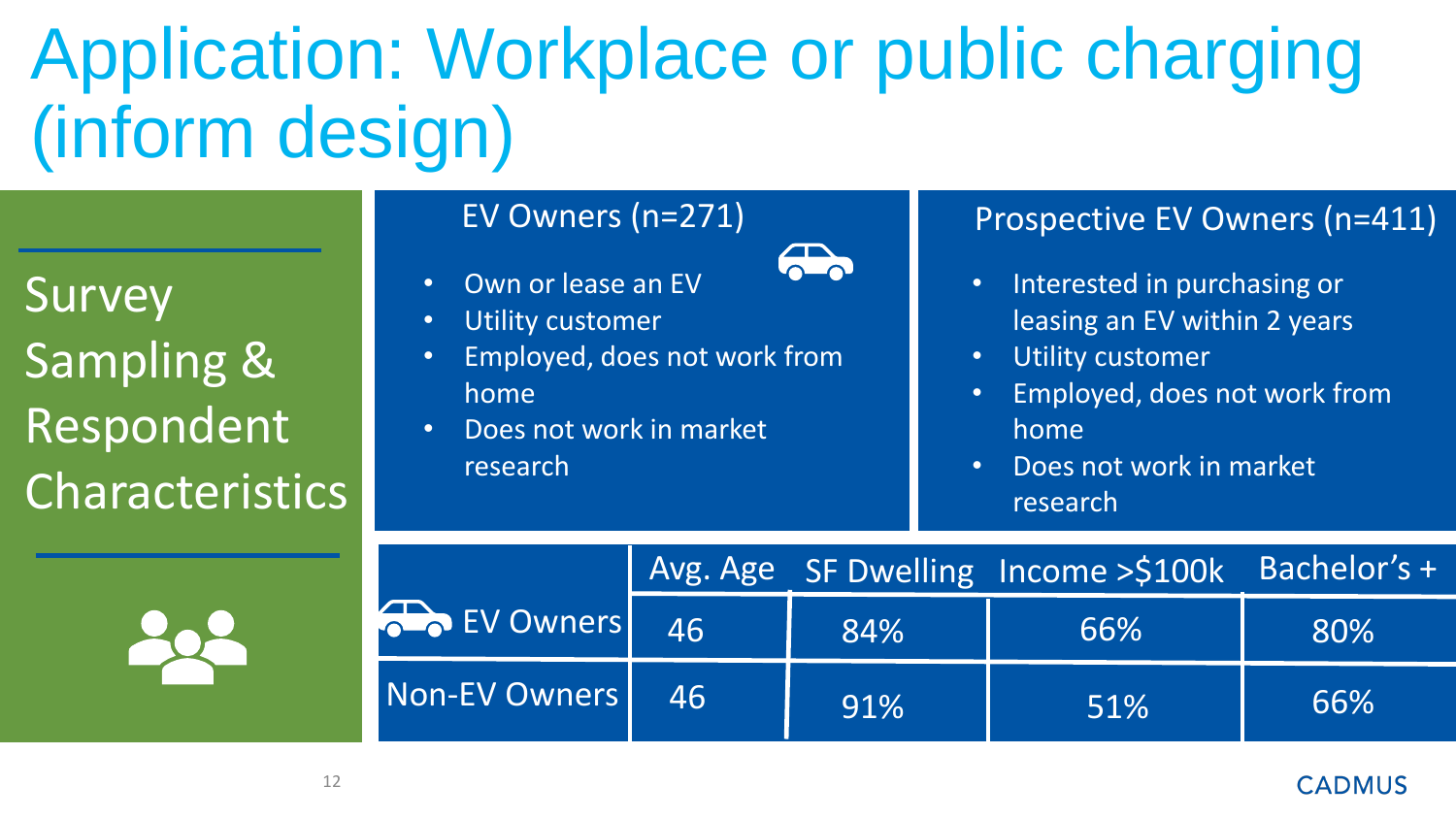### Application: Workplace or public charging (inform design)

| <b>Choice-Based</b><br>Conjoint<br>Model | <b>Payment Approach</b><br>Free/fully subsidized<br>$\bullet$<br>\$15/m unlimited<br>$\bullet$<br>\$30/m unlimited<br>$\bullet$<br>\$1.50 per hr. charge<br>$\bullet$ | <b>Type Of Charging</b><br>Level 1<br>$\bullet$<br>Level 2<br>$\bullet$<br>D/C Fast Charge<br>$\bullet$       | <b>Parking Proximity</b><br>Close<br>$\bullet$ |
|------------------------------------------|-----------------------------------------------------------------------------------------------------------------------------------------------------------------------|---------------------------------------------------------------------------------------------------------------|------------------------------------------------|
|                                          | Availability<br>Plenty<br>$\bullet$<br><b>Share</b><br>$\bullet$<br>Limited<br>$\bullet$                                                                              | <b>Time Limit</b><br>No limit<br>$\bullet$<br>Must move within 60<br>$\bullet$<br>min of charge<br>completion | Moderate<br>Far<br>$\bullet$<br><b>COLLEGE</b> |

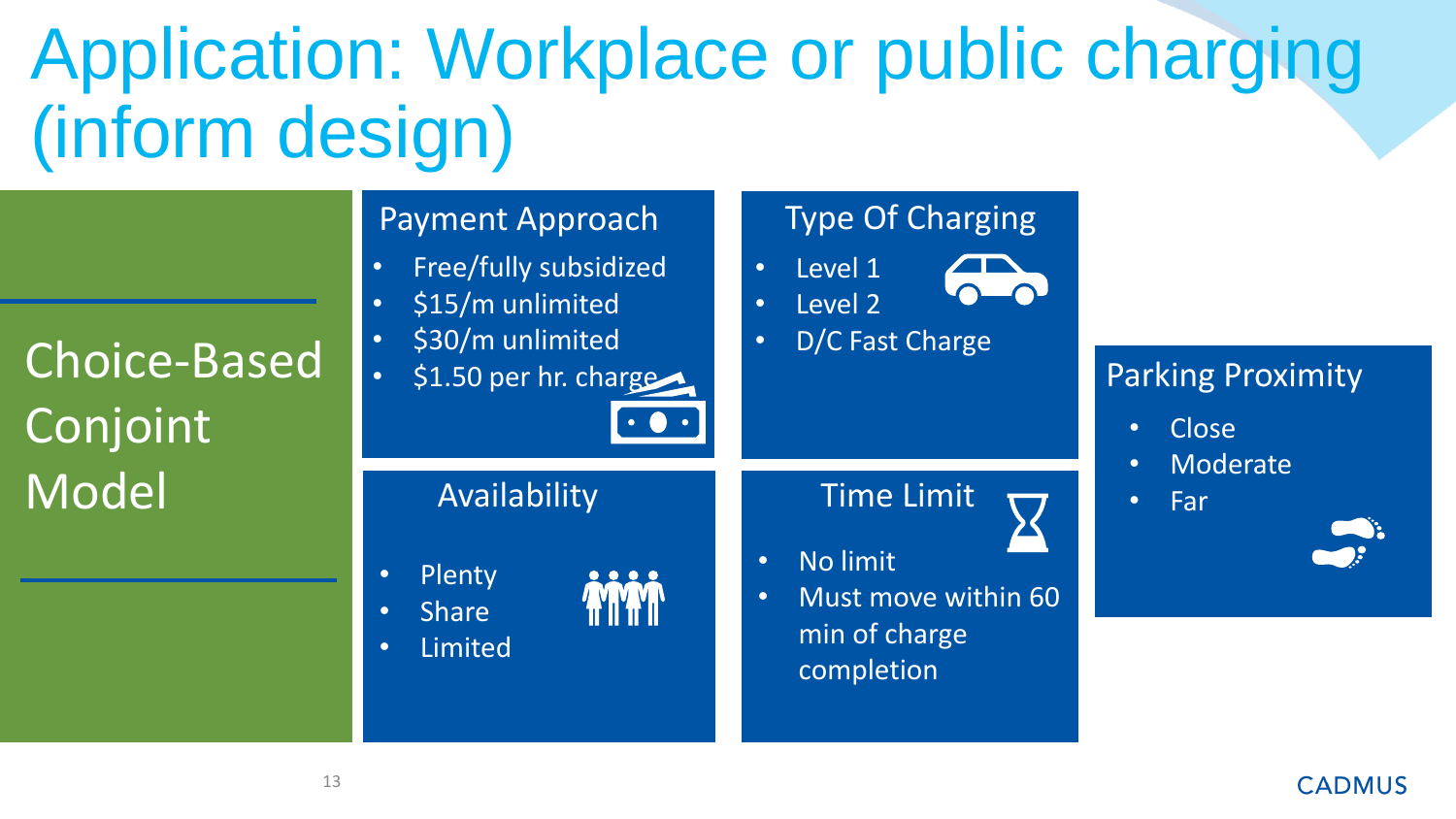

- Evaluation Philosophy
- Evaluation Tools
- **Transportation Electrification: Evaluation Opportunities and Challenges**

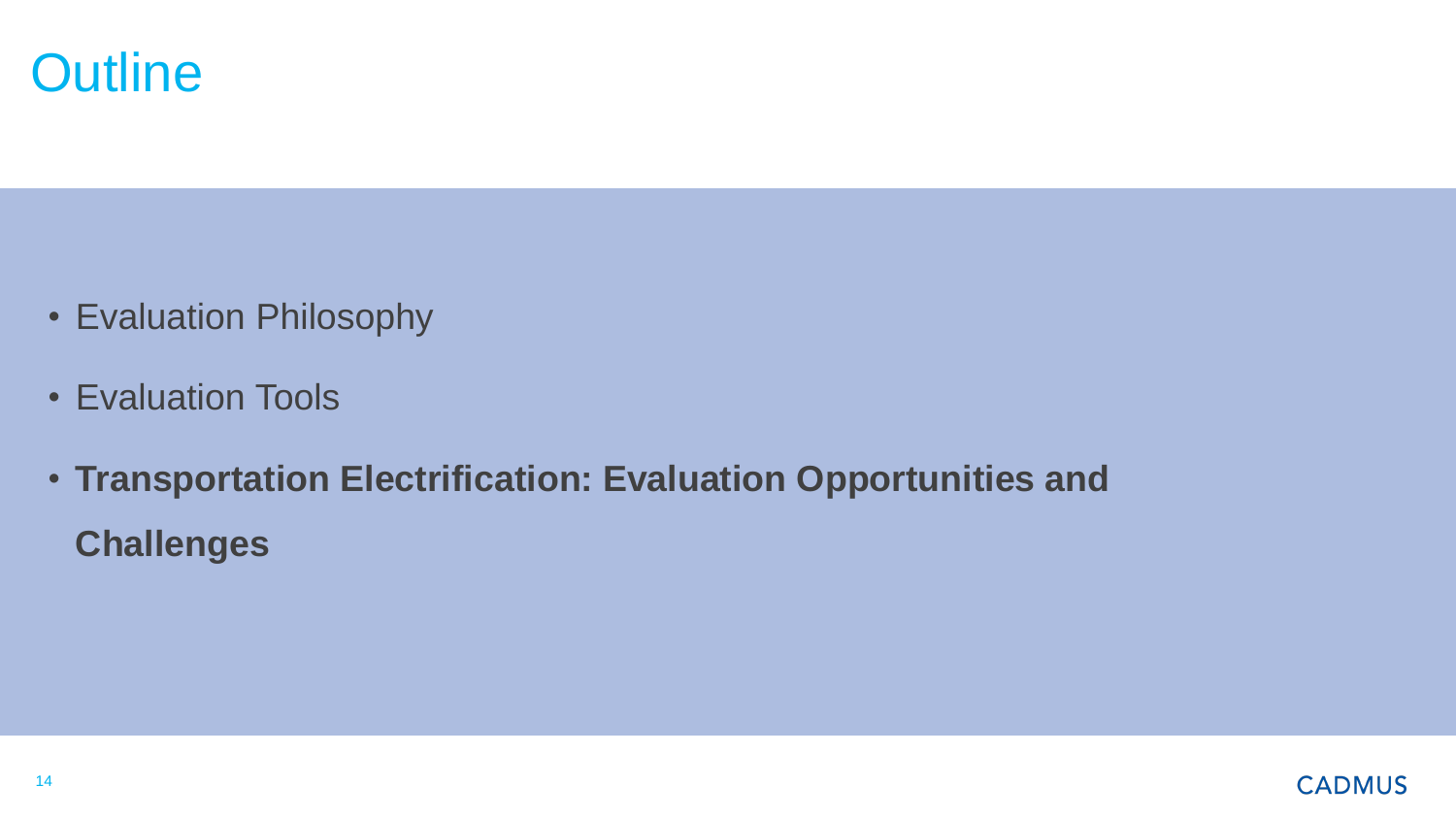### **Challenges**

Not entirely unique to TE, but arguably more acute in TE



**CADMUS**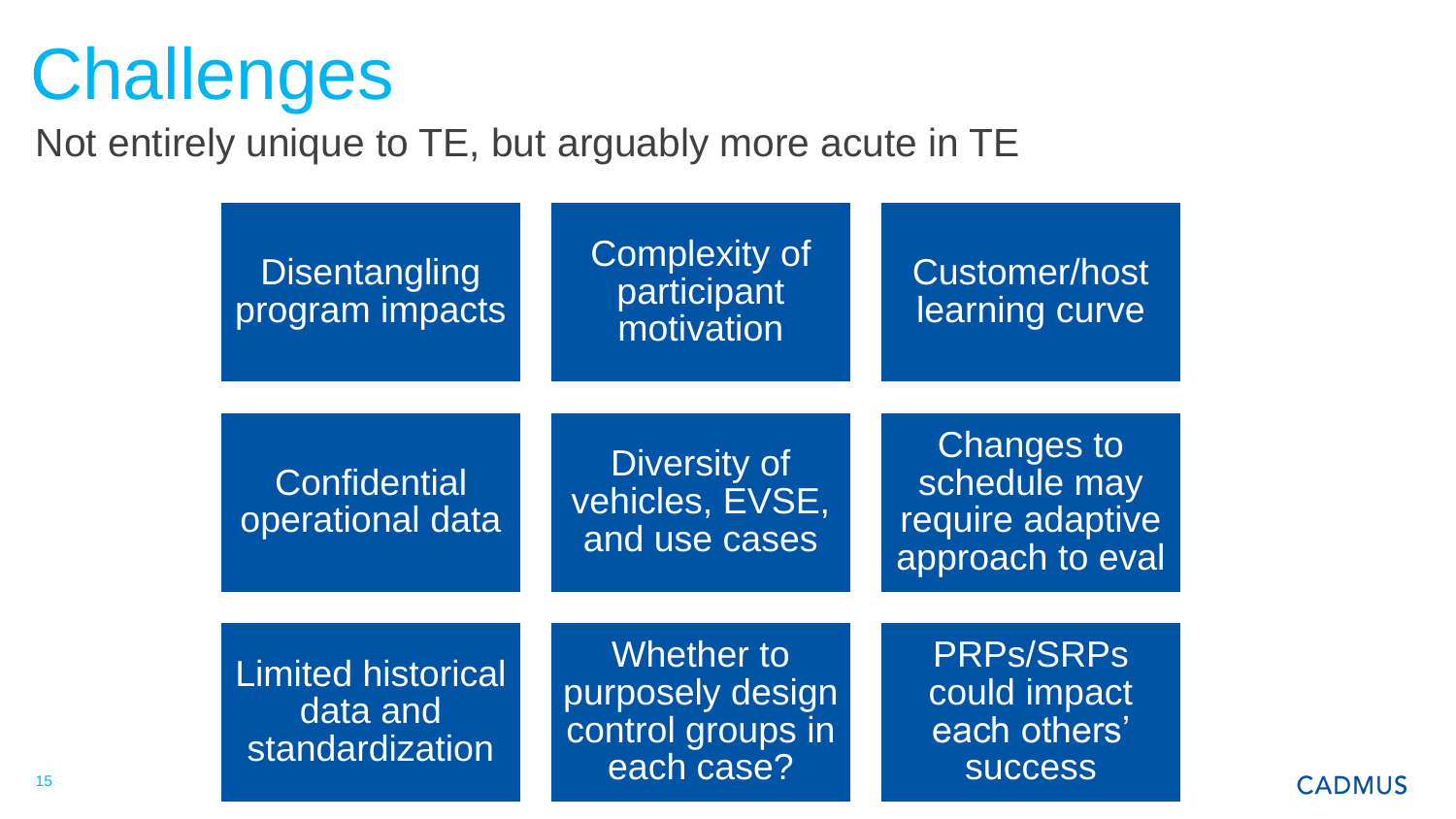### **Opportunities**

#### Leverage nonintrusive data collection

Develop sophisticated, up-todate understanding of customers and their barriers

Involve evaluators

early for evaluability

Customize approach to current position along the technology curve

TE is a massive market with substantial momentum and mandates. Important to tailor evaluation approaches accordingly.